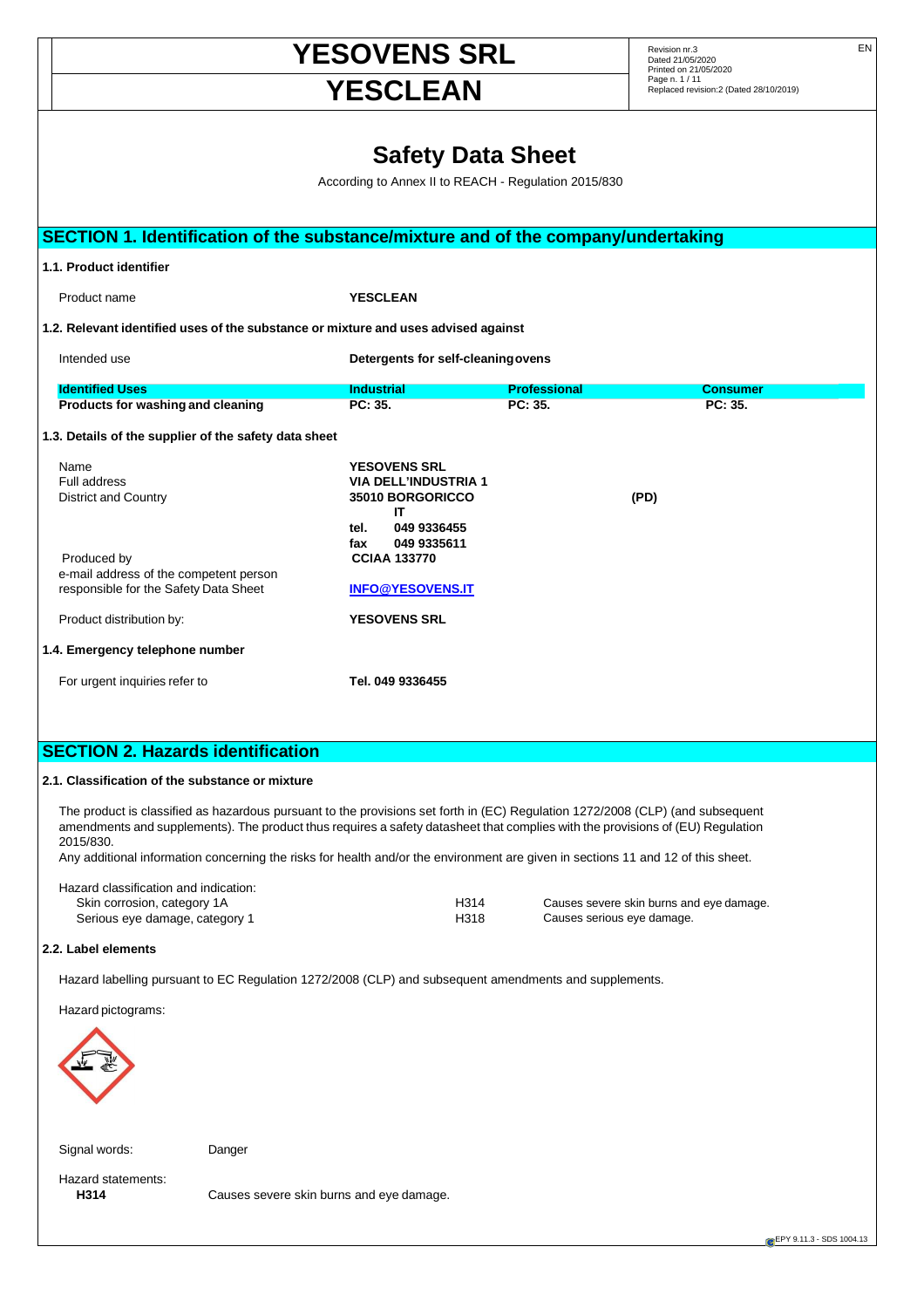**YESOVENS SRL** Revision nr.3 EN **YESCLEAN** Page n. 2/11 **Page n. 2/11 Replaced revision:2** (Dated 28/10/2019)

Dated 21/05/2020 Printed on 21/05/2020<br>Page n. 2 / 11

## **SECTION 2. Hazards identification** ... / >>

| Precautionary statements:<br><b>P280</b> | Wear protective gloves/ protective clothing / eye protection / face protection.                                                     |
|------------------------------------------|-------------------------------------------------------------------------------------------------------------------------------------|
| P303+P361+P353                           | IF ON SKIN (or hair): Take off immediately all contaminated clothing. Rinse skin with water [or shower].                            |
| P305+P351+P338                           | IF IN EYES: Rinse cautiously with water for several minutes. Remove contact lenses, if present and easy to do.<br>Continue rinsing. |
| P310                                     | Immediately call a POISON CENTER / doctor in case of eye contact.                                                                   |
| Contains:                                | POTASSIUM HYDROXIDE                                                                                                                 |

### **2.3. Other hazards**

On the basis of available data, the product does not contain any PBT or vPvB in percentage greater than 0,1%.

# **SECTION 3. Composition/information on ingredients**

# **3.2. Mixtures**

Contains:

| Identification             | $x =$ Conc. $%$                 | Classification 1272/2008 (CLP)                                                                                     |
|----------------------------|---------------------------------|--------------------------------------------------------------------------------------------------------------------|
| <b>POTASSIUM HYDROXIDE</b> |                                 |                                                                                                                    |
| CAS                        | 1310-58-3<br>$5 \leq x < 10$    | Met. Corr. 1 H290, Acute Tox. 4 H302, Skin Corr. 1A H314, Eye Dam. 1 H318                                          |
| EC.                        | 215-181-3                       |                                                                                                                    |
| <i><b>INDEX</b></i>        | 019-002-00-8                    |                                                                                                                    |
| Reg. no.                   | 01-2119487136-33                |                                                                                                                    |
| Alchil poliglicosidi       |                                 |                                                                                                                    |
| CAS                        | $68515 - 73 - 1$ 1 $\leq x < 3$ | <b>Eye Dam. 1 H318</b>                                                                                             |
| EC.                        | 500-220-1                       |                                                                                                                    |
| <b>INDEX</b>               |                                 |                                                                                                                    |
| Reg. no.                   | 01-2119488530-36                |                                                                                                                    |
| Ossido di dodecammina      |                                 |                                                                                                                    |
| CAS                        | $68955 - 55 - 5$ $0 \le x < 1$  | Acute Tox. 4 H302, Eye Dam. 1 H318, Skin Irrit. 2 H315, Aquatic Acute 1 H400 M=1,<br><b>Aquatic Chronic 2 H411</b> |
| EC.<br><b>INDEX</b>        | $931 - 341 - 1$                 |                                                                                                                    |
| Reg. no.                   | 01-2119489396-21-XXXX           |                                                                                                                    |

The full wording of hazard (H) phrases is given in section 16 of the sheet.

### **SECTION 4. First aid measures**

In case of doubt or the presence of a symptom, consult a doctor.

#### **4.1. Description of first aid measures**

EYES: Remove any contact lenses. Wash immediately with plenty of water for at least 30/60 minutes, opening the eyelids well. Consult a doctor.

SKIN: Remove contaminated clothing immediately. Take a shower immediately. Consult a doctor immediately.

INGESTION: DO NOT induce vomiting. Consult a doctor immediately. Never give anything by mouth to an unconscious person or with cramps.

INHALATION: Call a doctor immediately. Bring the subject to fresh air, away from the accident site. If breathing stops, give artificial respiration. Take appropriate precautions for the rescuer.

#### **4.2. Most important symptoms and effects, both acute and delayed**

It causes serious skin burns and serious eye injuries.

#### **4.3. Indication of any immediate medical attention and special treatment needed**

Information not available.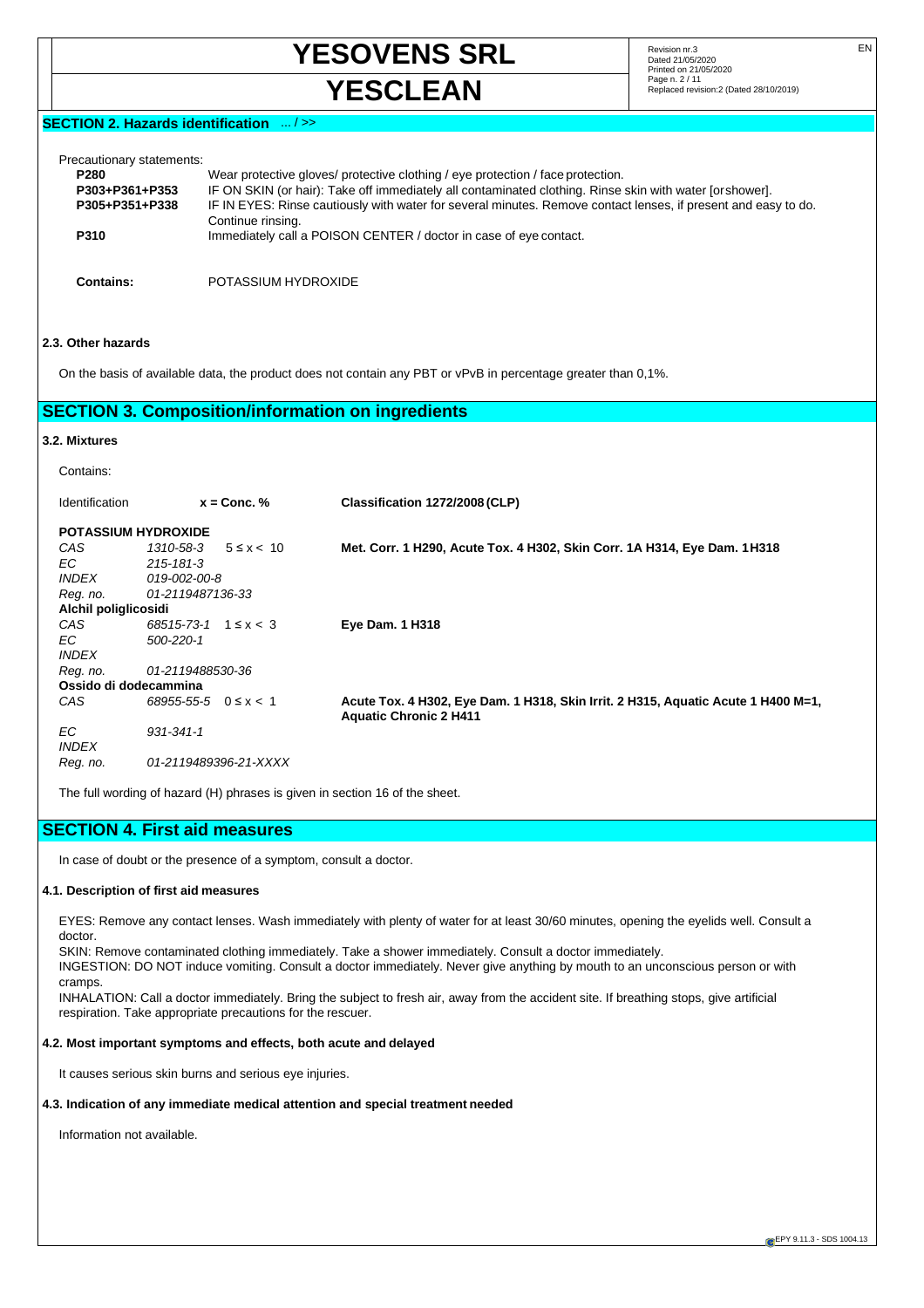# **YESOVENS SRL** Revision nr.3 EN **YESCLEAN** Page n. 3/11 **Page n. 3/11** Page n. 3/11

Dated 21/05/2020 Printed on 21/05/2020

# **SECTION 5. Firefighting measures**

#### **5.1. Extinguishing media**

SUITABLE EXTINGUISHING MEDIA: The extinguishing media are the traditional ones: carbon dioxide, foam and chemical powder. For leaks and spills of the product that have not ignited, the nebulized water can be used to disperse the flammable vapors and to protect the people involved in stopping the loss. NON-SUITABLE EXTINGUISHING MEDIA: Do not use water jets. Water is not effective for extinguishing the fire but it can be used to cool closed containers exposed to the flame, preventing bursts and explosions.

#### **5.2. Special hazards arising from the substance or mixture**

HAZARDS DUE TO EXPOSURE IN THE EVENT OF FIRE: Avoid breathing combustion products: carbon oxides.

#### **5.3. Advice for firefighters**

GENERAL INFORMATION: Cool the containers with water jets to avoid decomposition of the product and the development of substances potentially hazardous for health. Wear, if necessary, complete fire protection equipment. Collect extinguishing water that must not be discharged into drains. Dispose of the contaminated water used for the fire extinguisher and the residue according to the regulations in force. EQUIPMENT: Not necessary for small fires. If necessary, wear fire-fighting clothing such as a fireproof suit (EN469), fireproof gloves (EN659) and boots for firefighters (HO A29 or A30) depending on the amount of product and any other materials involved in the fire.

### **SECTION 6. Accidental release measures**

#### **6.1. Personal precautions, protective equipment and emergency procedures**

Stop the leak if there is no danger. Wear appropriate protective equipment (including personal protective equipment referred to in section 8 of the safety data sheet) to prevent contamination of the skin, eyes and personal clothing. These indications are valid both for workers involved in the work and for emergency interventions.

#### **6.2. Environmental precautions**

Prevent the product from entering sewers, surface waters, water tables.

#### **6.3. Methods and material for containment and cleaning up**

Vacuum the leaked product into a suitable container. Evaluate the compatibility of the container to be used with the product, checking section 10. Absorb the remainder with inert absorbent material. Ensure adequate ventilation of the area affected by the loss. Disposal of the contaminated material must be carried out in accordance with the provisions of point 13.

#### **6.4. Reference to other sections**

Any information regarding personal protection and disposal is given in sections 8 and 13.

# **SECTION 7. Handling and storage**

#### **7.1. Precautions for safe handling**

Ensure that there is an adequate earthing system for the equipment and personnel. Avoid contact with eyes and skin. Do not breathe powders, vapours or mists. Do not eat, drink or smoke during use. Wash hands after use. Avoid leakage of the product into the environment.

#### **7.2. Conditions for safe storage, including any incompatibilities**

Store only in the original container. Store in a ventilated and dry place, far away from sources of ignition. Keep containers well sealed. Keep the product in clearly labelled containers. Avoid overheating. Avoid violent blows. Keep containers away from any incompatible materials, see section 10 for details.

#### **7.3. Specific end use(s)**

See the exposure scenarios attached to this safety datasheet.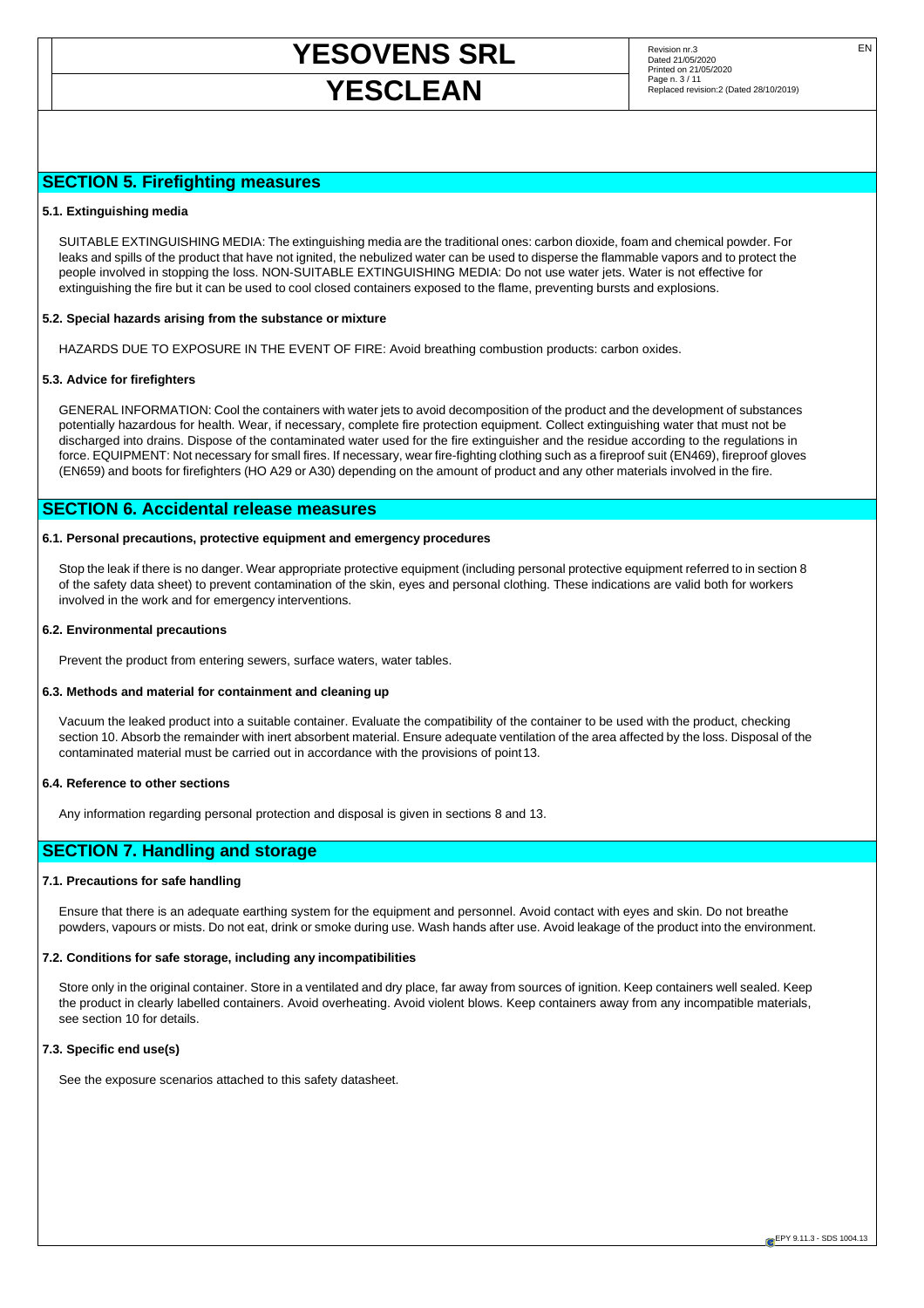# **YESOVENS SRL** Revision nr.3 EN **YESCLEAN** Page n. 4/11 *Page n. 4/11 Replaced revision:2* (Dated 28/10/2019)

Dated 21/05/2020 Printed on 21/05/2020

# **SECTION 8. Exposure controls/personal protection**

#### **8.1. Control parameters**

Regulatory References:

TLV-ACGIH ACGIH 2019

|                                                |                  |                      |          |            | <b>POTASSIUM HYDROXIDE</b> |                    |                        |         |          |
|------------------------------------------------|------------------|----------------------|----------|------------|----------------------------|--------------------|------------------------|---------|----------|
| <b>Threshold Limit Value</b>                   |                  |                      |          |            |                            |                    |                        |         |          |
| Type                                           | Country          | TWA/8h               |          | STEL/15min |                            |                    | Remarks / Observations |         |          |
|                                                |                  | mq/m3                | ppm      | mq/m3      | ppm                        |                    |                        |         |          |
| <b>TLV-ACGIH</b>                               | 2 <sub>(C)</sub> |                      |          |            |                            |                    |                        |         |          |
| Health - Derived no-effect level - DNEL / DMEL |                  |                      |          |            |                            |                    |                        |         |          |
|                                                |                  | Effects on consumers |          |            |                            | Effects on workers |                        |         |          |
| Route of exposure                              | Acute            | Acute                |          | Chronic    | Chronic                    | Acute              | Acute                  | Chronic | Chronic  |
|                                                | local            |                      | systemic | local      | systemic                   | local              | systemic               | local   | systemic |
| Inhalation                                     |                  |                      |          |            |                            |                    |                        |         |          |
|                                                |                  |                      |          |            | mg/m3                      |                    |                        |         | mq/m3    |

| <b>Alchil poliglicosidi</b>                           |       |                      |              |                    |       |          |            |            |
|-------------------------------------------------------|-------|----------------------|--------------|--------------------|-------|----------|------------|------------|
| Predicted no-effect concentration - PNEC              |       |                      |              |                    |       |          |            |            |
| Normal value in fresh water                           |       | 0,176                | mg/l         |                    |       |          |            |            |
| Normal value in marine water                          |       |                      |              |                    |       | 0,0176   | mg/l       |            |
| Normal value for fresh water sediment                 |       |                      |              |                    |       | 1516     | mg/kg      |            |
| Normal value for marine water sediment                |       |                      |              |                    |       | 0,152    | mg/kg      |            |
| Normal value for water, intermittent release          |       |                      |              |                    |       | 0,27     | mg/l       |            |
| Normal value of STP microorganisms                    |       |                      |              |                    |       | 560      | mg/l       |            |
| Normal value for the food chain (secondary poisoning) |       |                      |              |                    |       | 111,11   | mg/kg      |            |
| Normal value for the terrestrial compartment          |       |                      |              |                    |       | 0,654    | mg/kg      |            |
| Health - Derived no-effect level - DNEL / DMEL        |       |                      |              |                    |       |          |            |            |
|                                                       |       | Effects on consumers |              | Effects on workers |       |          |            |            |
| Route of exposure                                     | Acute | Acute                | Chronic      | Chronic            | Acute | Acute    | Chronic    | Chronic    |
| Oral                                                  | local | systemic             | local<br>VND | systemic<br>35,7   | local | systemic | local      | systemic   |
|                                                       |       |                      |              | mg/kg/d            |       |          |            |            |
| Inhalation                                            |       |                      | <b>VND</b>   | 124                |       |          | <b>VND</b> | 420        |
|                                                       |       |                      |              | mg/m3              |       |          |            | $mg/m3$ 4h |
| <b>Skin</b>                                           |       |                      | <b>VND</b>   | 357000             |       |          | <b>VND</b> | 595000     |
|                                                       |       |                      |              | mg/kg/d            |       |          |            | mg/kg      |

|                                                                                                  |                  | Ossido di dodecammina      |                    |                     |                  |                     |  |  |  |
|--------------------------------------------------------------------------------------------------|------------------|----------------------------|--------------------|---------------------|------------------|---------------------|--|--|--|
| <b>Predicted no-effect concentration - PNEC</b><br>0.0335<br>Normal value in fresh water<br>mg/l |                  |                            |                    |                     |                  |                     |  |  |  |
| Normal value in marine water                                                                     | 0.00335          | mg/l                       |                    |                     |                  |                     |  |  |  |
| Normal value for fresh water sediment                                                            |                  |                            |                    | 5,24                | mg/kg            |                     |  |  |  |
| Normal value for marine water sediment                                                           |                  |                            |                    | 0,524               | mg/kg            |                     |  |  |  |
| Normal value for water, intermittent release                                                     |                  |                            |                    | 0.0335              | mg/l             |                     |  |  |  |
| Normal value of STP microorganisms<br>Normal value for the food chain (secondary poisoning)      |                  |                            |                    | 24<br>0,00001<br>11 | mg/1<br>mg/kg    |                     |  |  |  |
| Normal value for the terrestrial compartment<br>Health - Derived no-effect level - DNEL / DMEL   |                  |                            |                    | 1,02                | mg/kg            |                     |  |  |  |
| Effects on consumers                                                                             |                  |                            | Effects on workers |                     |                  |                     |  |  |  |
| Route of exposure<br>Acute<br>Acute<br>systemic<br>local                                         | Chronic<br>local | <b>Chronic</b><br>systemic | Acute<br>local     | Acute<br>systemic   | Chronic<br>local | Chronic<br>systemic |  |  |  |
| Oral                                                                                             | VND              | 0.44<br>mg/kg/d            |                    |                     |                  |                     |  |  |  |
| Inhalation                                                                                       | <b>VND</b>       | 1,53<br>mg/m3              |                    |                     | <b>VND</b>       | 6,2<br>mg/m3        |  |  |  |
| Skin                                                                                             | <b>VND</b>       | 5,5<br>mg/kg/d             |                    |                     | <b>VND</b>       | 11<br>mg/kg/d       |  |  |  |

Legend:

(C) = CEILING ; INHAL = Inhalable Fraction ; RESP = Respirable Fraction ; THORA = Thoracic Fraction.

VND = hazard identified but no DNEL/PNEC available ; NEA = no exposure expected ; NPI = no hazard identified.

a

EPY 9.11.3 - SDS 1004.13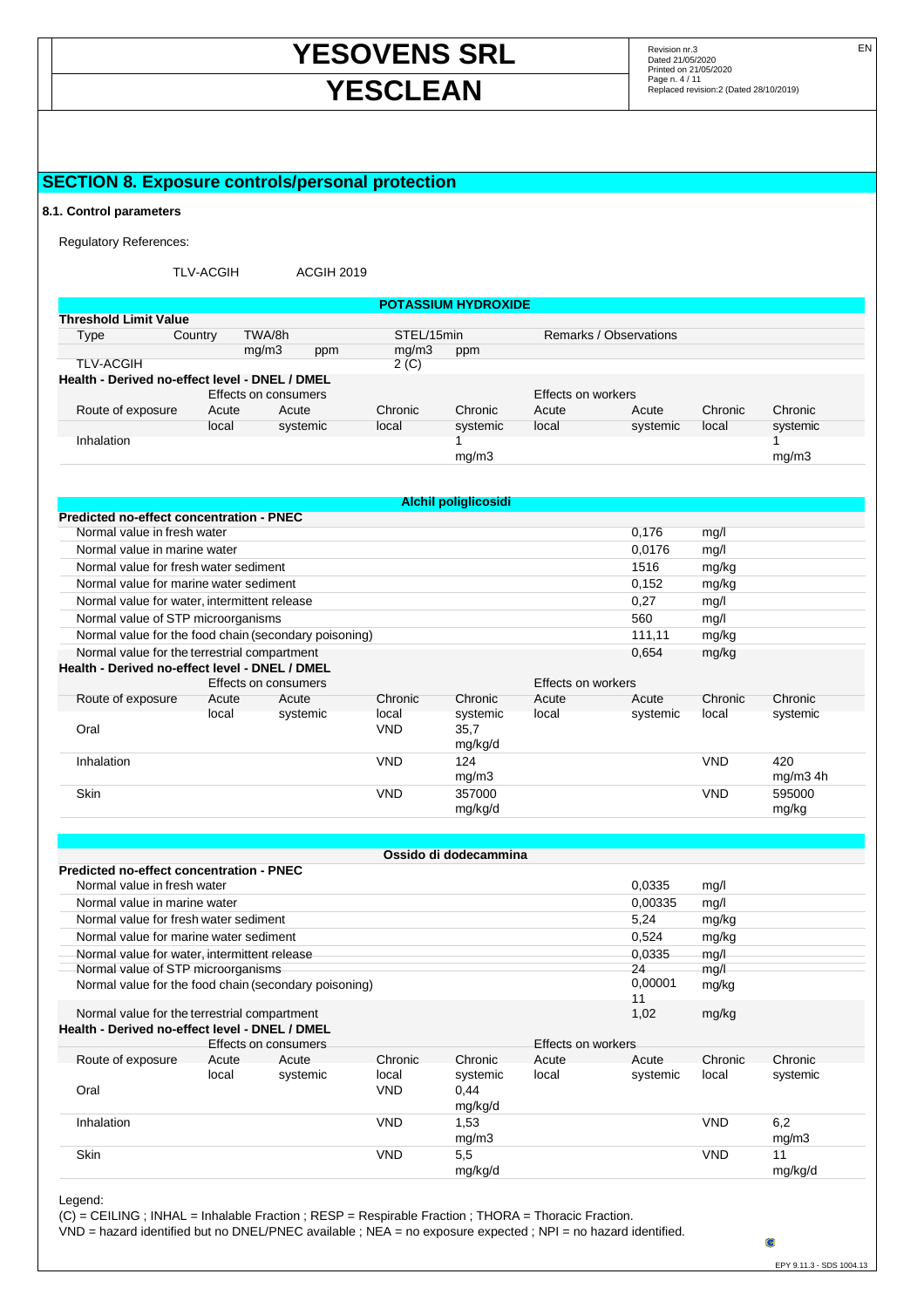# **YESOVENS SRL** Revision nr.3 EN

# **YESCLEAN** Page n. 5/11 **Page n. 5/11** Page n. 5/11

# **SECTION 8. Exposure controls/personal protection**

#### **8.2. Exposure controls**

As the use of adequate technical equipment must always take priority over personal protective equipment, make sure that the workplace is well aired through effective local aspiration.

When choosing personal protective equipment, ask your chemical substance supplier for advice.

Personal protective equipment must be CE marked, showing that it complies with applicable standards.

When choosing risk management measures and operating conditions, consult the exposure scenarios attached.

Provide an emergency shower with face and eye wash station.

#### HAND PROTECTION

In the case of prolonged contact with the product, protect the hands with penetration-resistant work gloves (see standard EN 374). Work glove material must be chosen according to the use process and the products that may form. Latex gloves may cause sensitivity reactions.

#### SKIN PROTECTION

Wear category III professional long-sleeved overalls and safety footwear (see Regulation 2016/425 and standard EN ISO 20344). Wash body with soap and water after removing protective clothing.

It is advisable to wear a hooded visor or protective visor combined with airtight glasses in case splashing is expected (ref. Standard EN166). In the presence of risks of exposure to splashes or squirts during work, adequate mouth, nose and eye protection should be used to prevent accidental absorption.

#### RESPIRATORY PROTECTION

If the threshold value (e.g. TLV-TWA) is exceeded for the substance or one of the substances present in the product, wear a type FFP2 or higher class face mask if otherwise required by the risk assessment (see standard EN 149).

Respiratory protection devices must be used if the technical measures adopted are not suitable for restricting the worker's exposure to the threshold values considered. The protection provided by masks is in any case limited.

If the substance considered is odourless or its olfactory threshold is higher than the corresponding TLV-TWA and in the case of an emergency, wear open-circuit compressed air breathing apparatus (in compliance with standard EN 137) or external air-intake breathing apparatus (in compliance with standard EN 138). For a correct choice of respiratory protection device, see standard EN 529. ENVIRONMENTAL EXPOSURE CONTROLS

The emissions generated by manufacturing processes, including those generated by ventilation equipment, should be checked to ensure compliance with environmental standards.

For information on controlling environmental exposure, see the exposure scenarios attached to this safety datasheet.

# **SECTION 9. Physical and chemical properties**

#### **9.1. Information on basic physical and chemical properties**

| <b>Properties</b>                      | Value            |
|----------------------------------------|------------------|
| Appearance                             | liquid           |
| Colour                                 | colourless       |
| Odour                                  | odourless        |
| Odour threshold                        | Not available    |
| рH                                     | 12               |
| Melting point / freezing point         | Not available    |
| Initial boiling point                  | Not available    |
| Boiling range                          | Not available    |
| Flash point                            | Not applicable   |
| <b>Evaporation Rate</b>                | Not available    |
| Flammability of solids and gases       | not applicable   |
| Lower inflammability limit             | Not applicable   |
| Upper inflammability limit             | Not applicable   |
| Lower explosive limit                  | Not available    |
| Upper explosive limit                  | Not available    |
| Vapour pressure                        | Not available    |
| Vapour density                         | Not available    |
| Relative density                       | Not available    |
| Solubility                             | soluble in water |
| Partition coefficient: n-octanol/water | Not available    |
| Auto-ignition temperature              | Not available    |
| Decomposition temperature              | Not available    |
| Viscosity                              | $<$ 200 cps      |
| Explosive properties                   | Not available    |
| Oxidising properties                   | Not available    |
|                                        |                  |

#### **9.2. Other information**

Information not available

**Information**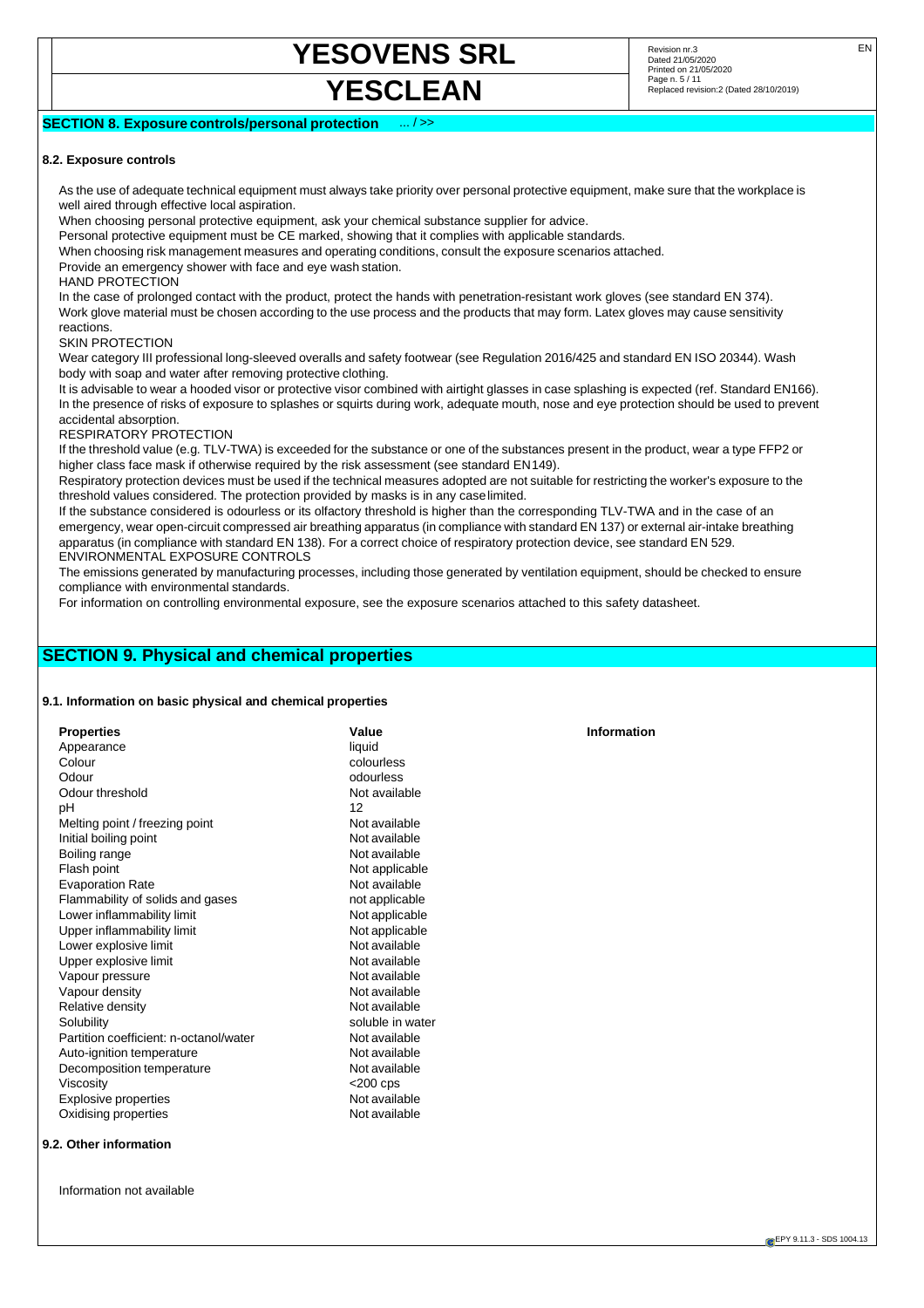# **YESOVENS SRL** Revision nr.3 EN **YESCLEAN** Page n. 6/11 **Page n. 6/11** Page n. 6/11

Dated 21/05/2020 Printed on 21/05/2020

# **SECTION 10. Stability and reactivity**

In the absence of data relating to the preparation, the following information refers to the substances that make up the mixture.

#### **10.1. Reactivity**

Depending on the nature of the components, it is not considered that the product can react violently with other substances miscible with water. In any case, keep away from strongly reducing or oxidising compounds.

#### POTASSIUM HYDROXIDE

Danger due to exothermic reactions. It can be corrosive to metals.

#### **10.2. Chemical stability**

The product is stable in storage conditions and recommended use (see paragraph 7).

#### **10.3. Possibility of hazardous reactions**

Under normal conditions of use and storage, no dangerous reactions are foreseeable.

POTASSIUM HYDROXIDE

POTASSIUM HYDROXIDE: attacks aluminium, tin, lead and zinc. Reacts violently with acids.

#### **10.4. Conditions to avoid**

None in particular. Follow the usual precautions against chemicals.

POTASSIUM HYDROXIDE

POTASSIUM HYDROXIDE: naked flames and heat.

#### **10.5. Incompatible materials**

Do not store in metal containers.

#### POTASSIUM HYDROXIDE

POTASSIUM HYDROXIDE: Acids, metals, some plastics and rubber, water, halogenated hydrocarbons and maleic anhydride.

#### **10.6. Hazardous decomposition products**

In case of excessive heating the product may decompose liberating potentially toxic gases.

#### POTASSIUM HYDROXIDE

POTASSIUM HYDROXIDE: When boiled, it develops phosphine. Above decomposition temperature toxic potassium oxide fumes may develop.

# **SECTION 11. Toxicological information**

In the absence of experimental data for the product itself, health hazards are evaluated according to the properties of the substances it contains, using the criteria specified in the applicable regulation for classification. It is therefore necessary to take into account the concentration of the individual hazardous substances indicated in section 3, to evaluate the toxicological effects of exposure to the product.

#### **11.1. Information on toxicological effects**

Metabolism, toxicokinetics, mechanism of action and other information

Information not available

Information on likely routes of exposure

Information not available

Delayed and immediate effects as well as chronic effects from short and long-term exposure

Information not available

Interactive effects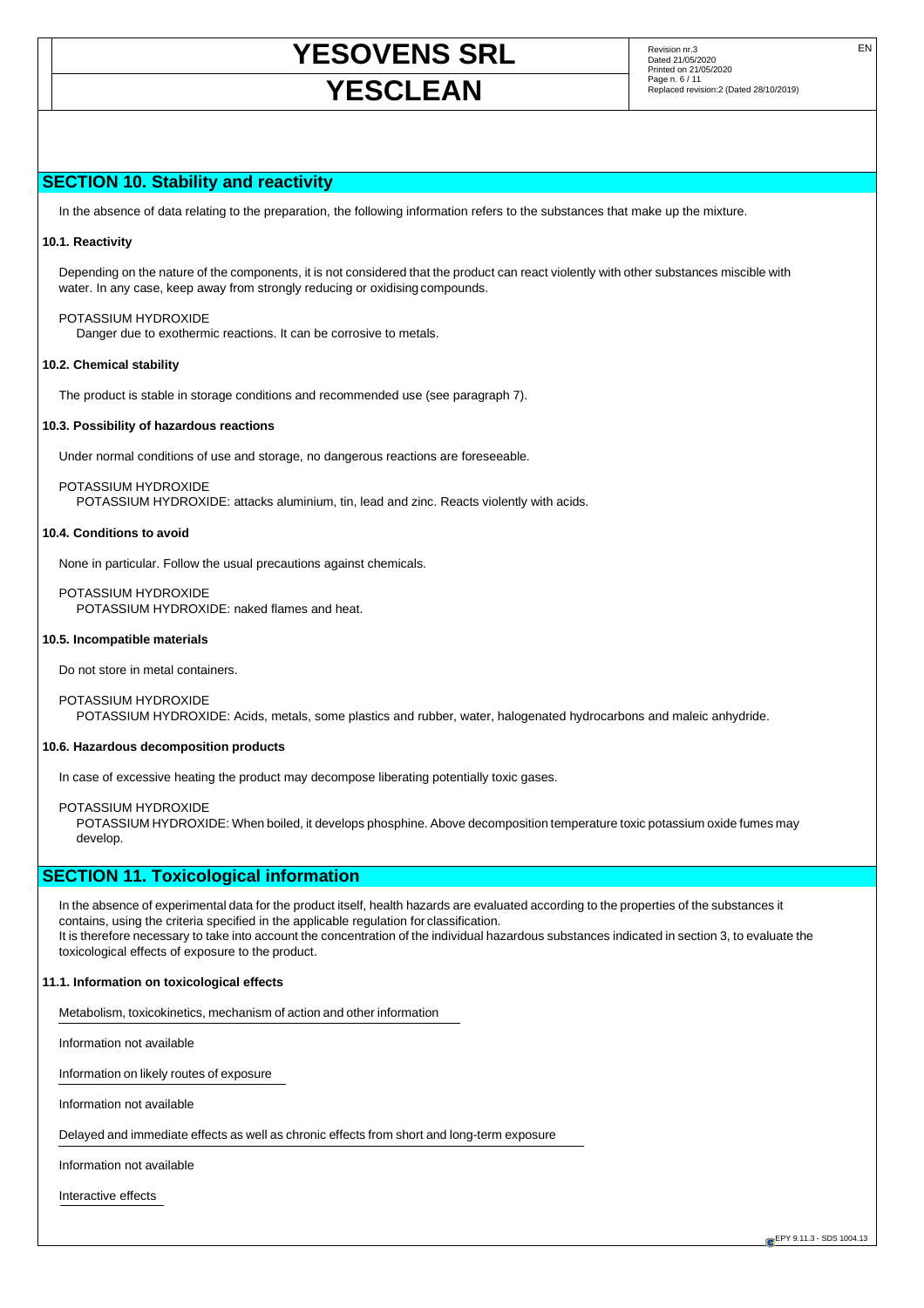# **YESOVENS SRL** Revision nr.3 EN **YESCLEAN** Page n. 7/11 **Page n. 7/11 Page n. 7/11 Replaced revision:2** (Dated 28/10/2019)

### **SECTION 11. Toxicological information** ... / >>

Dated 21/05/2020 Printed on 21/05/2020

Information not available

#### ACUTE TOXICITY

LC50 (Inhalation) of the mixture: Not classified (no significant component) LD50 (Oral) of the mixture:  $>2000$  mg/kg LD50 (Dermal) of the mixture: Not classified (no significant component)

Alchil poliglicosidi LD50 (Oral) > 5000 mg/kg ratto

Ossido di dodecammina LD50 (Oral) 846 mg/kg ratto

POTASSIUM HYDROXIDE  $LD50 (Oral)$   $> 300 mg/kg$  ratto

> 2000 mg/kg coniglio

#### SKIN CORROSION / IRRITATION

Corrosive for the skin Classification according to the experimental Ph value

SERIOUS EYE DAMAGE / IRRITATION

Causes serious eye damage

RESPIRATORY OR SKIN SENSITISATION

Does not meet the classification criteria for this hazard class

#### GERM CELL MUTAGENICITY

Does not meet the classification criteria for this hazard class

CARCINOGENICITY

Does not meet the classification criteria for this hazard class

REPRODUCTIVE TOXICITY

Does not meet the classification criteria for this hazard class

STOT - SINGLE EXPOSURE

Does not meet the classification criteria for this hazard class

STOT - REPEATED EXPOSURE

Does not meet the classification criteria for this hazard class

ASPIRATION HAZARD

Does not meet the classification criteria for this hazard class

### **SECTION 12. Ecological information**

No specific data are available for this product. Handle it according to good working practices. Avoid littering. Do not contaminate soil and waterways. Inform the competent authorities, should the product reach waterways or contaminate soil or vegetation. Please take all the proper measures to reduce harmful effects on aquifers.

#### **12.1. Toxicity**

Alchil poliglicosidi  $LC50 - for Fish$   $> 100 mg/l/96h$ EC50 - for Crustacea > 100 mg/l/48h EC50 - for Algae / Aquatic Plants > 10 mg/l/72h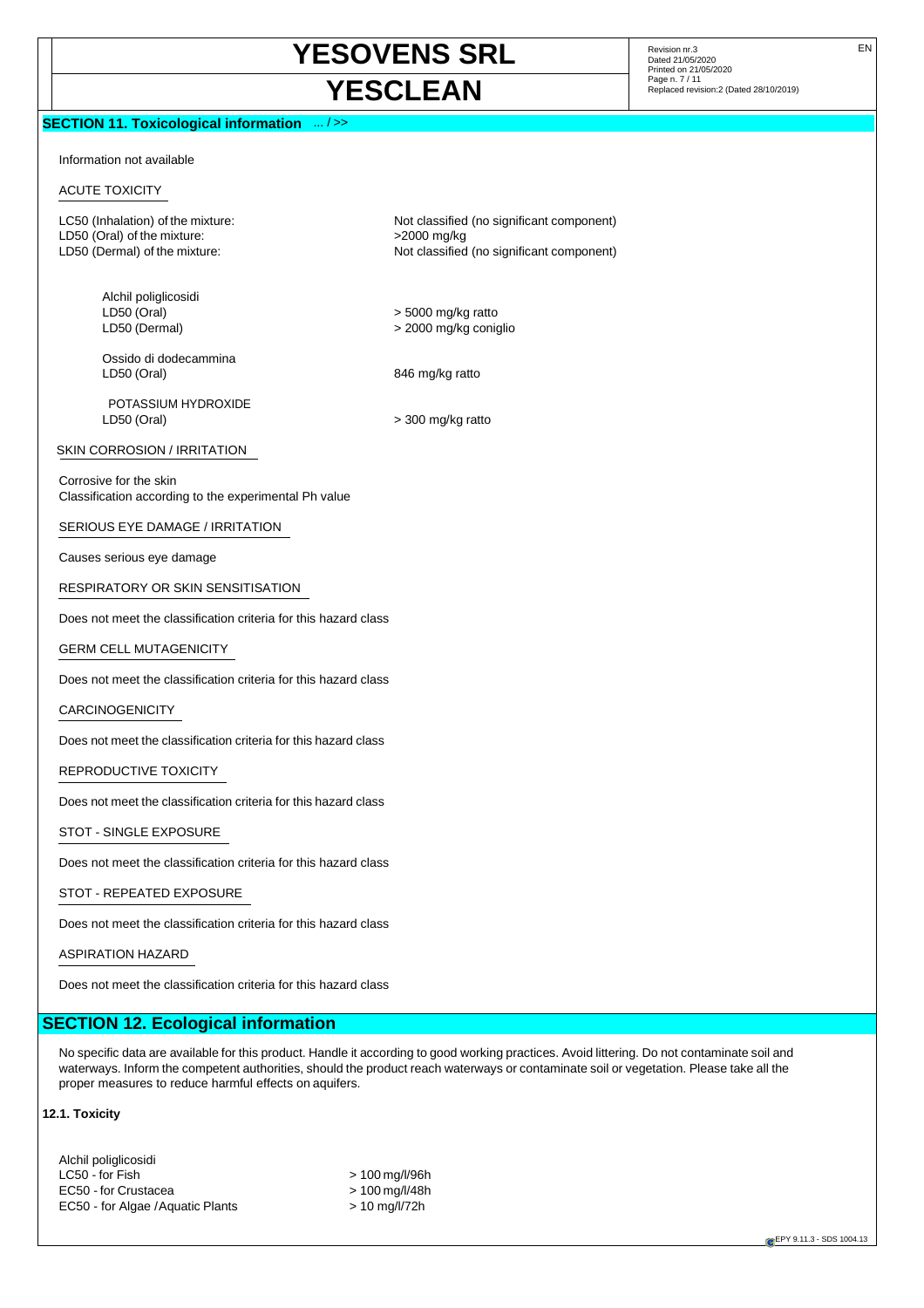2,67 mg/l/96h

#### **SECTION 12. Ecological information** ... / >>

Chronic NOEC for Fish > 1 mg/l Chronic NOEC for Crustacea > 1 mg/l

Ossido di dodecammina<br>LC50 - for Fish EC50 - for Crustacea 3,1 mg/l/48h EC50 - for Algae / Aquatic Plants 0,19 mg/l/72h<br>Chronic NOEC for Crustacea 0.7 ma/l Dafnia Chronic NOEC for Crustacea Chronic NOEC for Algae / Aquatic Plants 0,067 mg/l

#### **12.2. Persistence and degradability**

Alchil poliglicosidi Rapidly degradable

Ossido di dodecammina Rapidly degradable

POTASSIUM HYDROXIDE Degradability: information not available

#### **12.3. Bioaccumulative potential**

Alchil poliglicosidi Partition coefficient: n-octanol/water > 1,77 Log Kow

#### **12.4. Mobility in soil**

Information not available

#### **12.5. Results of PBT and vPvB assessment**

On the basis of available data, the product does not contain any PBT or vPvB in percentage greater than 0,1%.

#### **12.6. Other adverse effects**

Information not available

### **SECTION 13. Disposal considerations**

#### **13.1. Waste treatment methods**

Reuse, when possible. Product residues should be considered special hazardous waste. The hazard level of waste containing this product should be evaluated according to applicable regulations.

Disposal must be performed through an authorised waste management firm, in compliance with national and local regulations. Waste transportation may be subject to ADR restrictions.

CONTAMINATED PACKAGING

Contaminated packaging must be recovered or disposed of in compliance with national waste management regulations.

# **SECTION 14. Transport information**

#### **14.1. UN number**

ADR / RID, IMDG, IATA: 3267

#### **14.2. UN proper shipping name**

| ADR / RID: | CORROSIVE LIQUID, BASIC, ORGANIC, N.O.S. |
|------------|------------------------------------------|
| IMDG:      | CORROSIVE LIQUID. BASIC. ORGANIC. N.O.S. |
| IATA:      | CORROSIVE LIQUID. BASIC. ORGANIC. N.O.S. |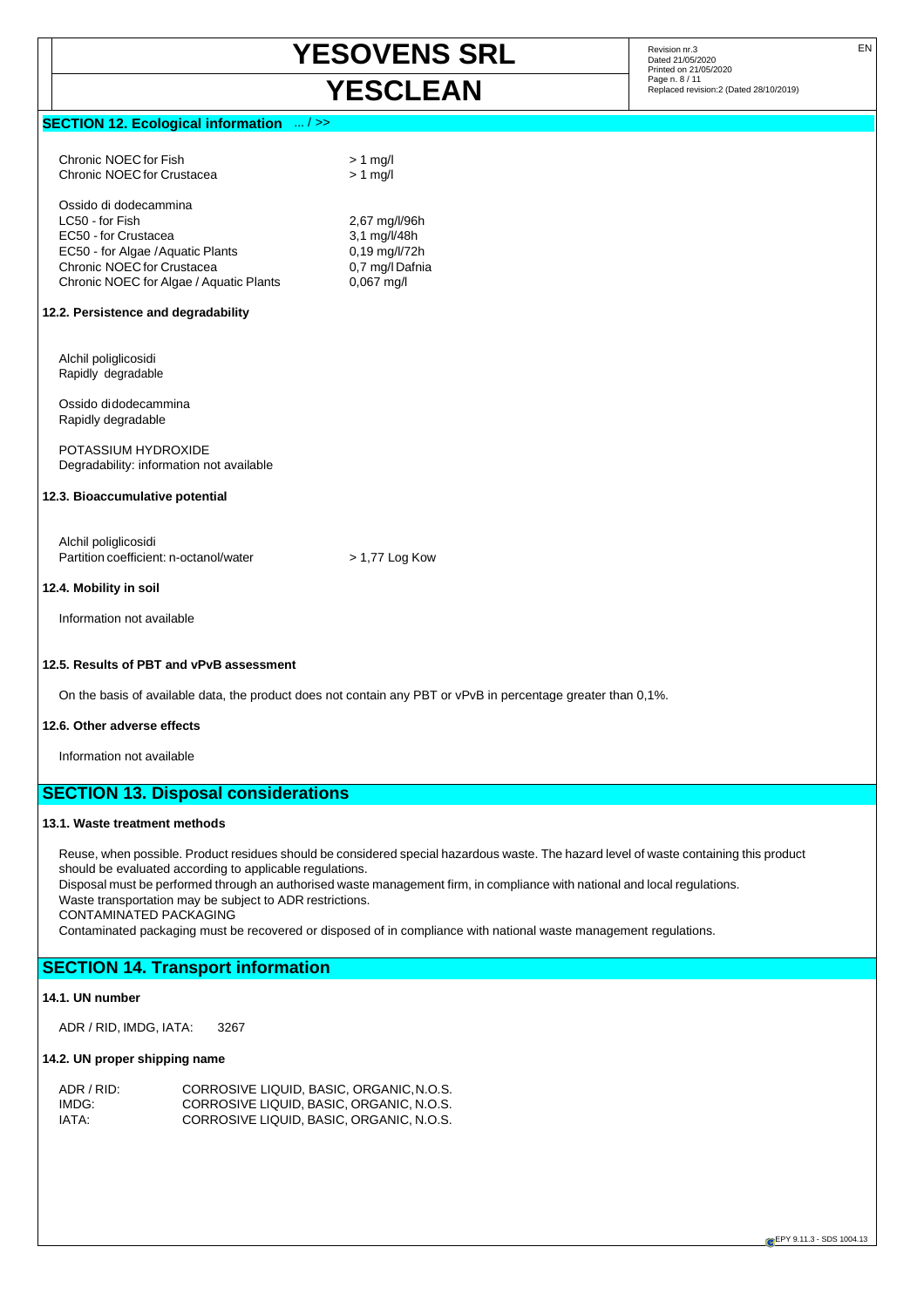# **YESOVENS SRL** Revision nr.3 EN **YESCLEAN** Page n. 9/11 **Page n. 9/11 Replaced revision:2** (Dated 28/10/2019)

Dated 21/05/2020 Printed on 21/05/2020<br>Page n. 9 / 11

### **SECTION 14. Transport information** ... / >>

#### **14.3. Transport hazard class(es)**

| ADR / RID: | Class: 8 | Label: 8 |
|------------|----------|----------|
| IMDG:      | Class: 8 | Label: 8 |
| IATA:      | Class: 8 | Label: 8 |



#### **14.4. Packing group**

ADR / RID, IMDG, IATA: II

#### **14.5. Environmental hazards**

| ADR / RID: | NO. |
|------------|-----|
| IMDG:      | NO. |
| IATA:      | NO. |

#### **14.6. Special precautions for user**

Special Provision: - Special Instructions:

IMDG: EMS: F-A, S-B Limited Quantities: 1 L Pass.: Maximum quantity: 1 L Packaging instructions: 851<br>
991 Special Instructions: A3, A803

ADR / RID: HIN - Kemler: 80 Limited Quantities: 1 L Tunnel restriction code: (E)

IATA: Cargo: Maximum quantity: 30 L Packaging instructions: 855

**14.7. Transport in bulk according to Annex II of Marpol and the IBC Code** 

Information not relevant

# **SECTION 15. Regulatory information**

CODICE ISS (Azienda / preparato): 00466200359 / V51

#### **15.1. Safety, health and environmental regulations/legislation specific for the substance or mixture**

Seveso Category - Directive 2012/18/EC: None

Restrictions relating to the product or contained substances pursuant to Annex XVII to EC Regulation 1907/2006

**Product** Point 3

Substances in Candidate List (Art. 59 REACH)

On the basis of available data, the product does not contain any SVHC in percentage greater than 0,1%.

Substances subject to authorisation (Annex XIV REACH)

None

Substances subject to exportation reporting pursuant to (EC) Reg. 649/2012:

None

Substances subject to the Rotterdam Convention:

None

Substances subject to the Stockholm Convention:

None

Healthcare controls

Workers exposed to this chemical agent must not undergo health checks, provided that available risk-assessment data prove that the risks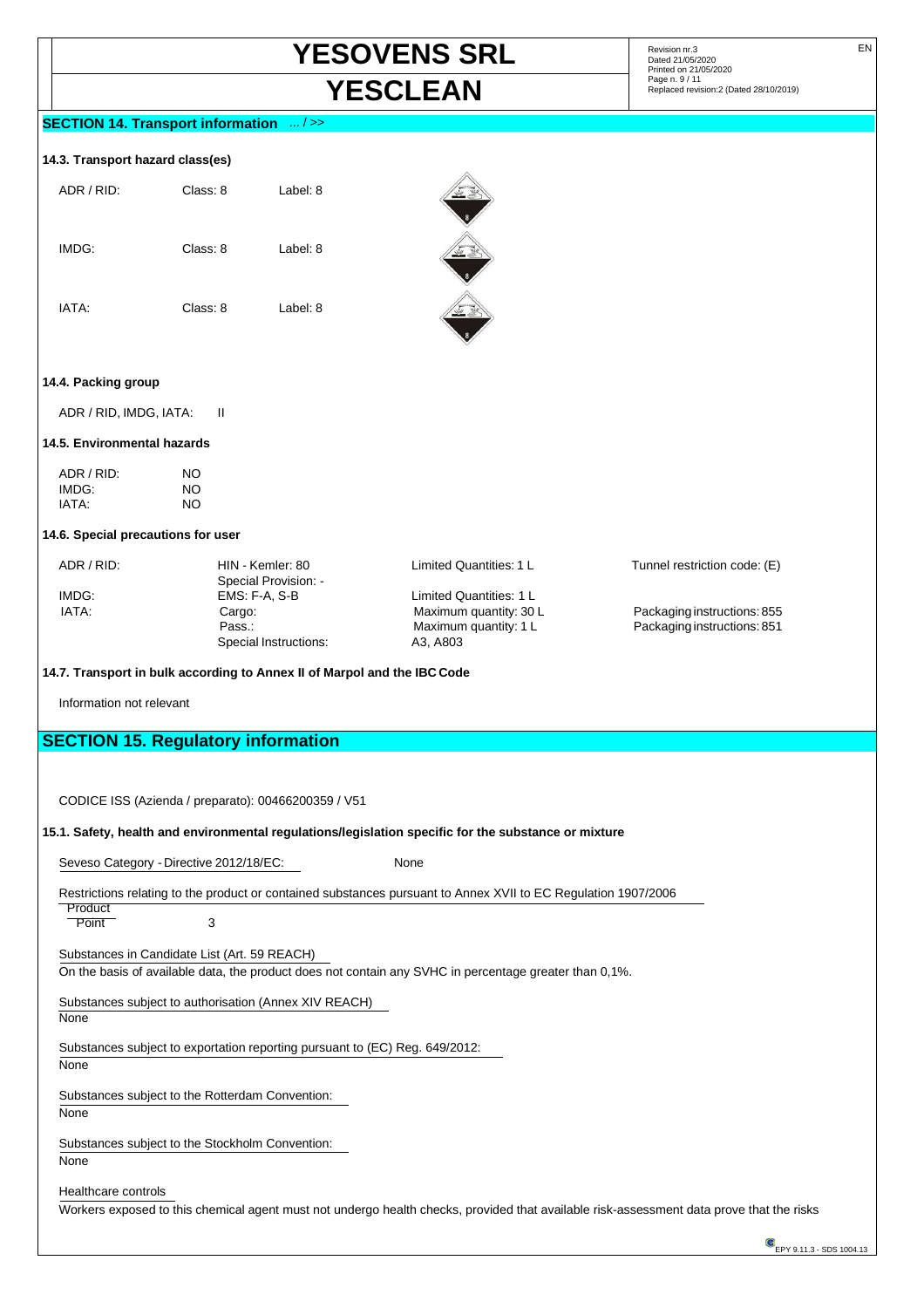# **YESOVENS SRL** Revision nr.3 EN

### Dated 21/05/2020 Printed on 21/05/2020 **YESCLEAN** Page n. 10/11 **Replaced revision:2** (Dated 28/10/2019)

#### **SECTION 15. Regulatory information** ... / >>

related to the workers' health and safety are modest and that the 98/24/EC directive is respected.

#### **15.2. Chemical safety assessment**

A chemical safety assessment has been performed for the following contained substances POTASSIUM HYDROXIDE Alchil poliglicosidi

# **SECTION 16. Other information**

Text of hazard (H) indications mentioned in section 2-3 of the sheet:

| Met. Corr. 1             | Substance or mixture corrosive to metals, category 1               |
|--------------------------|--------------------------------------------------------------------|
| <b>Acute Tox. 4</b>      | Acute toxicity, category 4                                         |
| <b>Skin Corr. 1A</b>     | Skin corrosion, category 1A                                        |
| Eye Dam. 1               | Serious eye damage, category 1                                     |
| Skin Irrit. 2            | Skin irritation, category 2                                        |
| <b>Aquatic Acute 1</b>   | Hazardous to the aquatic environment, acute toxicity, category 1   |
| <b>Aquatic Chronic 2</b> | Hazardous to the aquatic environment, chronic toxicity, category 2 |
| H <sub>290</sub>         | May be corrosive to metals.                                        |
| H302                     | Harmful if swallowed.                                              |
| H314                     | Causes severe skin burns and eye damage.                           |
| H318                     | Causes serious eye damage.                                         |
| H315                     | Causes skin irritation.                                            |
| H400                     | Very toxic to aquatic life.                                        |
| H411                     | Toxic to aquatic life with long lasting effects.                   |
|                          |                                                                    |

Use descriptor system:

**PC** 35 Washing and cleaning products

LEGEND:

- ADR: European Agreement concerning the carriage of Dangerous goods by Road
- CAS NUMBER: Chemical Abstract Service Number
- CE50: Effective concentration (required to induce a 50% effect)
- CE NUMBER: Identifier in ESIS (European archive of existing substances)
- CLP: EC Regulation 1272/2008
- DNEL: Derived No Effect Level
- EmS: Emergency Schedule
- GHS: Globally Harmonized System of classification and labeling of chemicals
- IATA DGR: International Air Transport Association Dangerous Goods Regulation
- IC50: Immobilization Concentration 50%
- IMDG: International Maritime Code for dangerous goods
- IMO: International Maritime Organization
- INDEX NUMBER: Identifier in Annex VI of CLP
- LC50: Lethal Concentration 50%
- LD50: Lethal dose 50%
- OEL: Occupational Exposure Level
- PBT: Persistent bioaccumulative and toxic as REACH Regulation
- PEC: Predicted environmental Concentration
- PEL: Predicted exposure level
- PNEC: Predicted no effect concentration
- REACH: EC Regulation 1907/2006
- RID: Regulation concerning the international transport of dangerous goods by train
- TLV: Threshold Limit Value
- TLV CEILING: Concentration that should not be exceeded during any time of occupational exposure.
- TWA STEL: Short-term exposure limit
- TWA: Time-weighted average exposure limit
- VOC: Volatile organic Compounds
- vPvB: Very Persistent and very Bioaccumulative as for REACH Regulation
- WGK: Water hazard classes (German).

#### GENERAL BIBLIOGRAPHY

- 1. Regulation (EC) 1907/2006 (REACH) of the European Parliament
- 2. Regulation (EC) 1272/2008 (CLP) of the European Parliament
- 3. Regulation (EU) 790/2009 (I Atp. CLP) of the European Parliament

EPY 9.11.3 - SDS 1004.13